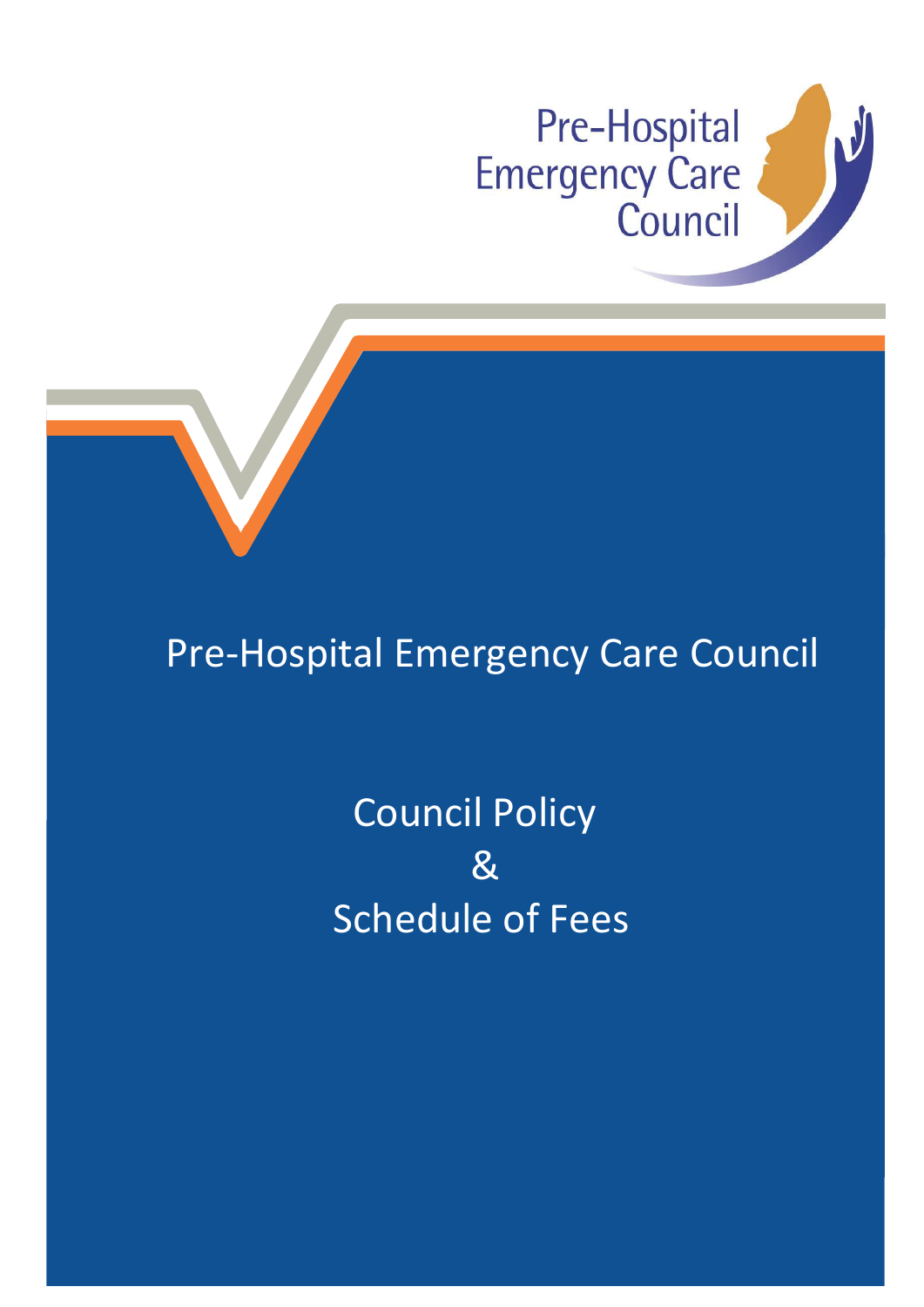### *Mission Statement*

*"The Pre-Hospital Emergency Care Council protects the public by independently specifying, reviewing, maintaining and monitoring standards of excellence for the safe provision of quality pre-hospital emergency care"*

©Pre-Hospital Emergency Care Council

Published by: *Pre-Hospital Emergency Care Council Dec 2017*

2<sup>nd</sup> Floor, Beech House, Millennium Park' Naas Co Kildare, W91 N9V, Ireland.

T: + 353 (0)45 882042

F: + 353 (0)45 882089

**E: [info@phecc.ie](mailto:info@phecc.ie)**

W**: [www.phecc.ie](http://www.phecc.ie/)**

**Version History: Page 5**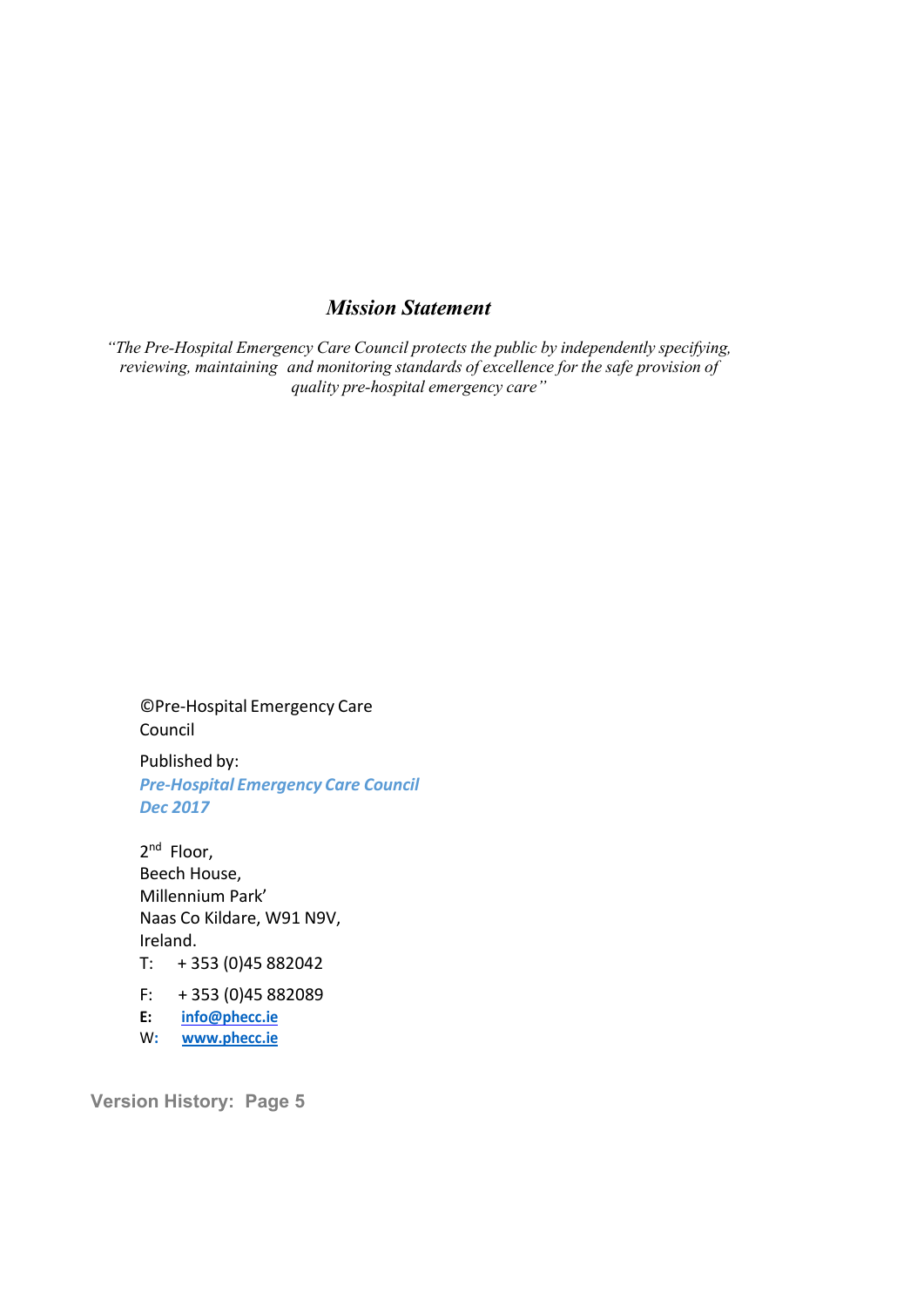### **Council Policy & Schedule of Fees**

### **Extract from Establishment Order S.I. No 109 of 2000 and 575 of 2004**

- 31. The Council may charge such fees as may, from time to time, be determined by the Council, with the consent of the Minister, for:-
	- (a) the admission for any person to an examination conducted by the Council pursuant to Article 4(b) of this Order.
	- (b) the award to any person of the N.Q.E.M.T.
	- (c) the giving to any person of a letter of accreditation
	- (d) any other service which the Council may, from time to time, provide.

Fees will be charged as per the attached Schedule. Council will:

- (i) consider items for inclusion in the Schedule; and
- (ii) review the fees charged annually or more frequently if the need arise

All Council fees are non-refundable unless stated otherwise\*.

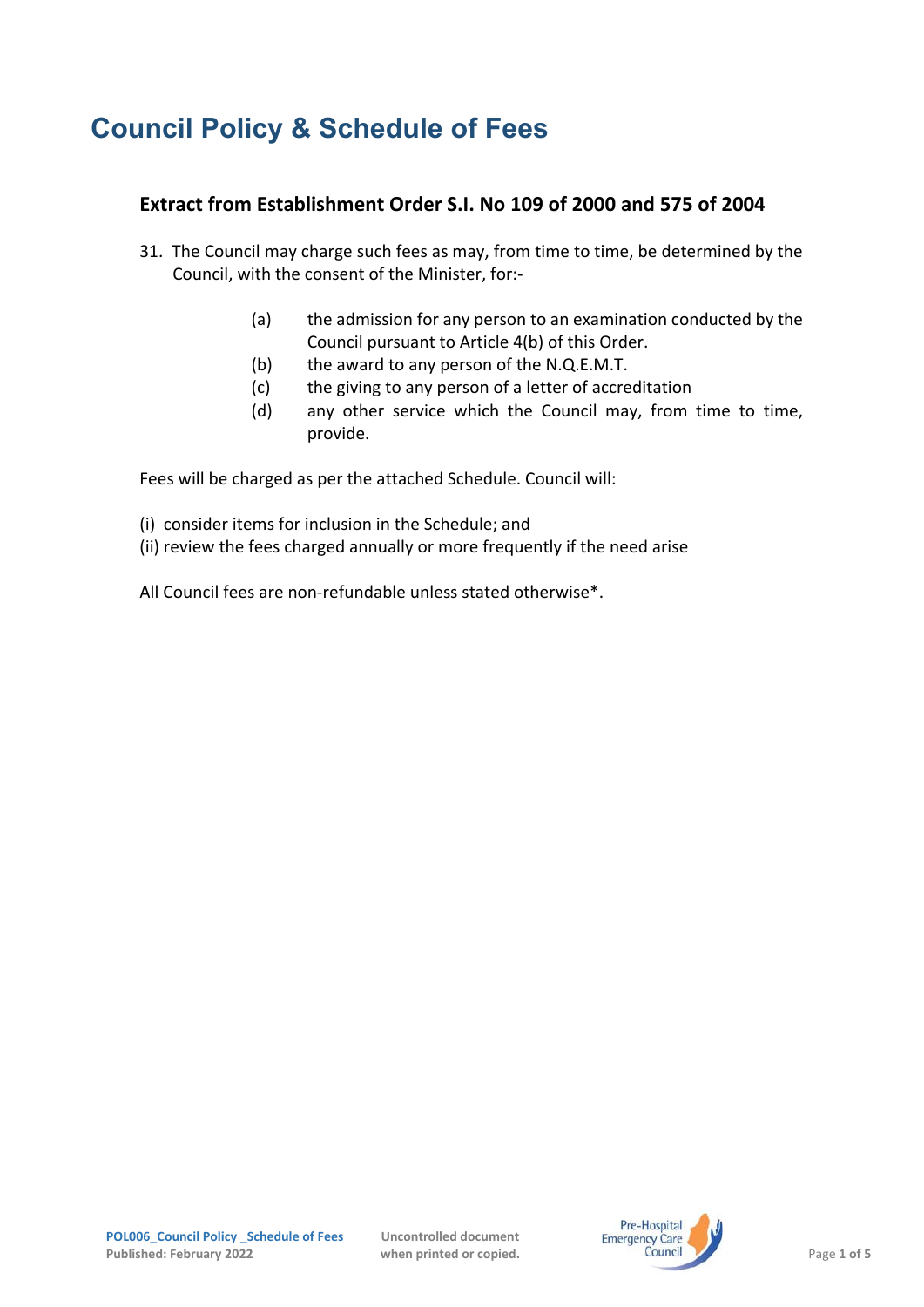| 1.<br><b>RECOGNISED INSTITUTIONS</b>                                                                                                                                |      |                                                                                                   |                        |
|---------------------------------------------------------------------------------------------------------------------------------------------------------------------|------|---------------------------------------------------------------------------------------------------|------------------------|
| Type of fee:                                                                                                                                                        | No.  | <b>Description:</b>                                                                               | Fee amount in<br>Euro: |
| Institution and<br>course: NQEMT                                                                                                                                    | 1.1  | Application for recognition of institution at NQEMT<br>level                                      | 3,000                  |
|                                                                                                                                                                     | 1.2  | Annual renewal for recognition of institution at<br><b>NQEMT</b> level                            | 1,000                  |
|                                                                                                                                                                     | 1.3  | Course application fee - per NQEMT course                                                         | 600                    |
| Institution and<br>course: EFR,<br>EFR-BTEC, EMS<br>Call-taker/                                                                                                     | 1.4  | Application for recognition of institution at EFR, EFR-<br>BTEC, EMS Call-taker, EMS Dispatcher   | 1,200                  |
|                                                                                                                                                                     | 1.5  | Annual renewal for recognition of institution at EFR,<br>EFR-BTEC, EMS Call-taker, EMS Dispatcher | 400                    |
| Dispatcher                                                                                                                                                          | 1.6  | Course application - per course: EFR, EFR-BTEC, EMS<br>Call-taker, EMS Dispatcher                 | 600                    |
|                                                                                                                                                                     | 1.7  | Application for recognition of institution at CFR and<br><b>FAR level</b>                         | 300                    |
| Institution and                                                                                                                                                     | 1.8  | Annual Renewal for recognition of institution at CFR<br>and FAR level                             | 100                    |
| course: CFR                                                                                                                                                         | 1.9  | Course application - CFR                                                                          | 100                    |
| and FAR                                                                                                                                                             | 1.10 | Course application - FAR                                                                          | 250                    |
|                                                                                                                                                                     | 1.11 | Site survey expenses incurred in relation to any of the<br>above<br>$1.1 - 1.10$                  | Actual<br>expenses     |
| SI 449 Courses<br>- CFR and<br>Epinephrine<br>(Adrenaline),<br>CFR and<br>Glucagon, CFR<br>and Glycerl<br>trinitrate, CFR<br>and Naloxone,<br>CFR and<br>Salbutamol | 1.12 | <b>Course Application</b>                                                                         | 100                    |
| Add-on module<br><b>EFR Medical</b><br>gas 50%<br>Nitrous Oxide<br>and 50%<br>Oxygen course.                                                                        | 1.13 | <b>Course Application</b>                                                                         | 100                    |

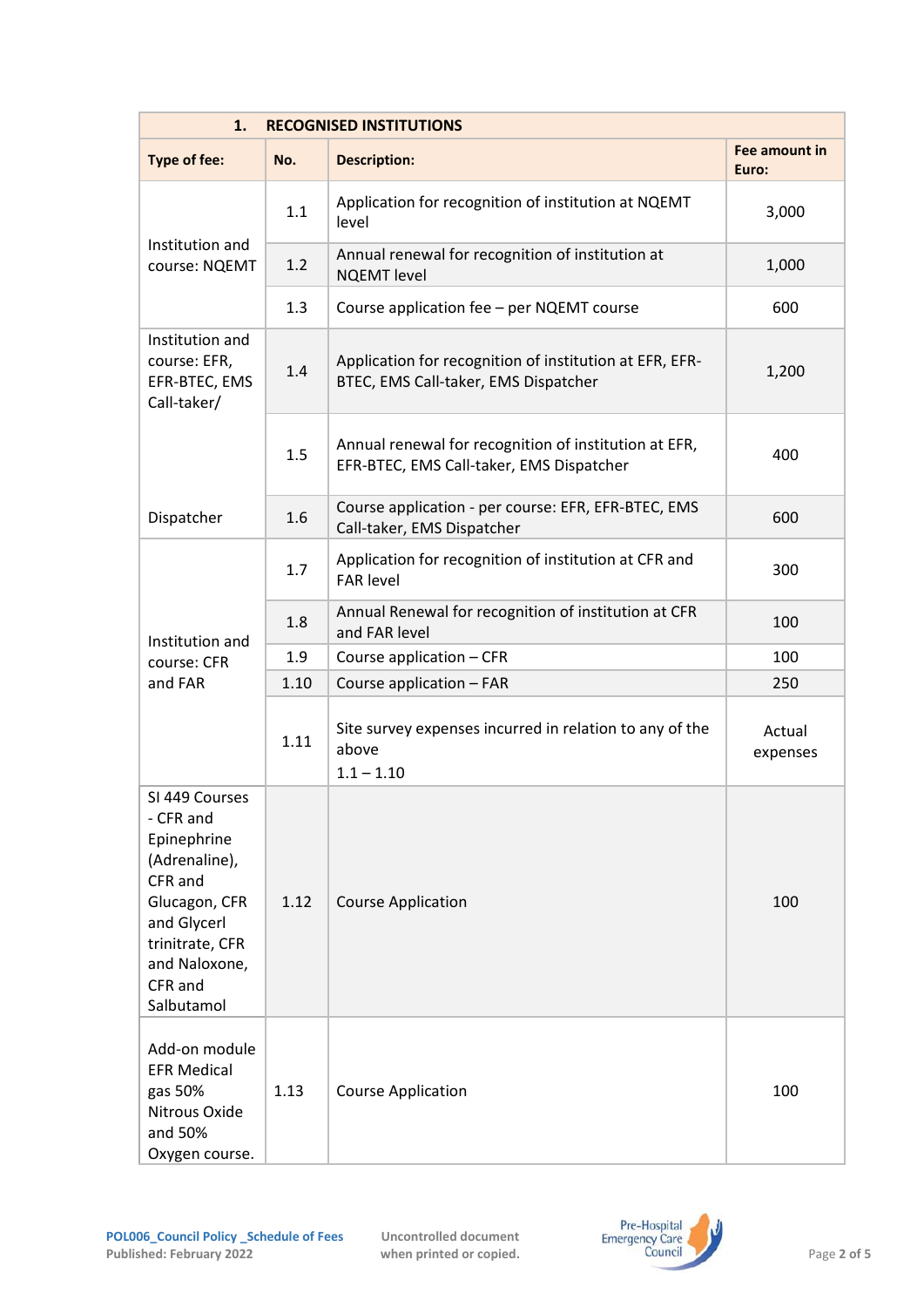| <b>INDIVIDUALS</b><br>2.                                                           |      |                                                                                                         |                        |
|------------------------------------------------------------------------------------|------|---------------------------------------------------------------------------------------------------------|------------------------|
| Type of fee:                                                                       | No.  | <b>Description:</b>                                                                                     | Fee amount<br>in Euro: |
| <b>NQEMT</b>                                                                       | 2.1  | <b>Examination application</b>                                                                          | 100                    |
|                                                                                    | 2.2  | Repeat examination application                                                                          | 100                    |
| Examination                                                                        | 2.3  | <b>Examination viewing</b>                                                                              | $60*$                  |
|                                                                                    | 2.4  | <b>Examination recheck</b>                                                                              | $40*$                  |
|                                                                                    | 2.5  | * Viewing and recheck fees are refunded in the event of<br>a complaint being upheld                     |                        |
| Recognition of<br>professional<br>qualifications<br>obtained<br>outside<br>Ireland | 2.6  | Application                                                                                             | 350                    |
|                                                                                    | 2.7  | Annual registration                                                                                     | 10                     |
|                                                                                    | 2.8  | Late application (4 weeks prior to expiry date of licence)                                              | 20                     |
| Registration                                                                       | 2.9  | Restoration (Up to 1 month following licence expiry<br>date)                                            | 50                     |
|                                                                                    | 2.10 | Post restoration period (after 1 month licence expiry<br>date)                                          | 100                    |
|                                                                                    | 2.11 | Replacement licence                                                                                     | 10                     |
| Educational                                                                        | 2.12 | For application, replacement and renewal (up to expiry<br>date) for Assistant tutor/tutor / facilitator | 50                     |
| Award                                                                              | 2.13 | Late application (up to 3 months post expiry date)                                                      | 100                    |
|                                                                                    | 2.14 | Late application (more than 3 months post expiry date)                                                  | 150                    |

| <b>LICENCED CPG PROVIDERS</b><br>3.   |     |                                                                                                 |                       |
|---------------------------------------|-----|-------------------------------------------------------------------------------------------------|-----------------------|
| Type of fee:                          | No. | <b>Description:</b>                                                                             | Fee amount in<br>Euro |
| CPG Approval<br>(Service<br>Provider) | 3.1 | Application /annual renewal                                                                     | 1,000                 |
|                                       | 3.2 | Application/annual renewal for Voluntary Group<br>- turnover less than $£50,000$ pa             | 100                   |
|                                       | 3.3 | Application/ annual renewal for Voluntary Group<br>- turnover greater than $\epsilon$ 50,000 pa | 500                   |
|                                       | 3.4 | Site survey expenses incurred in relation to any of the<br>above $3.1 - 3.2$                    | Actual<br>expenses    |

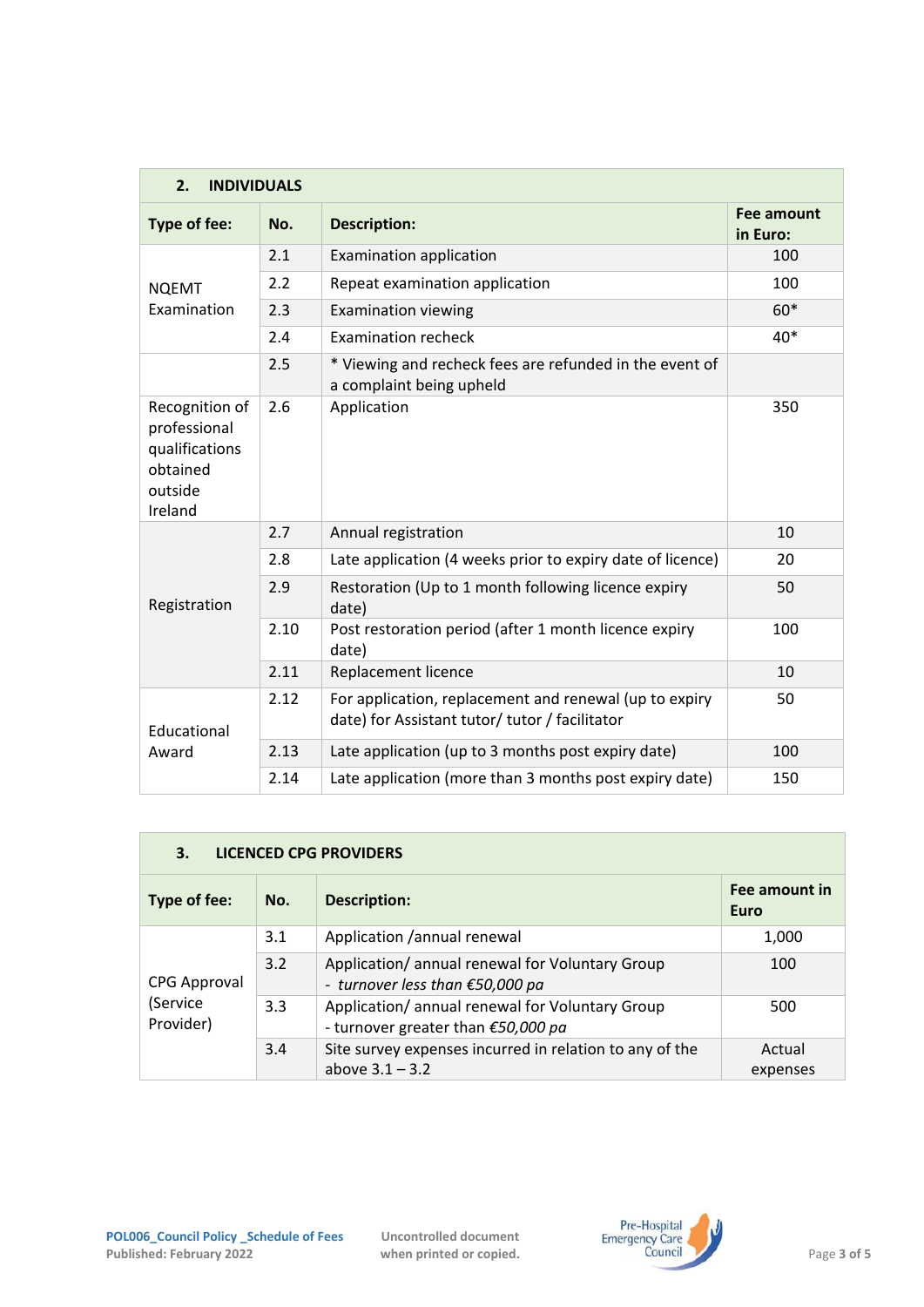| <b>PUBLICATIONS</b><br>4. |         |                                                                                                                   |                              |
|---------------------------|---------|-------------------------------------------------------------------------------------------------------------------|------------------------------|
| Type of fee:              | $No.$ : | <b>Description:</b>                                                                                               | Fee amount in<br><b>Euro</b> |
| Sales                     | 4.1     | CFR (2011) Instructor Manual DVD<br>*The higher price is for non-PHECC recognised<br>institutions and individuals | 50/100*                      |
|                           | 4.2     | CFR (2011) Student Handbook                                                                                       | 5                            |
|                           | 4.3     | Field Guide Hard Copy<br>Electronic copy free on website                                                          | 10                           |
|                           | 4.4     | Field Guide App (Includes CPG's)                                                                                  | 1.79                         |
|                           | 4.5     | Clinical Practice Guidelines (CPG's)<br>Electronic copy free on website                                           |                              |
|                           | 4.6     | Generic Responder Certificates with cards                                                                         | $\overline{2}$               |
|                           | 4.7     | Ambulatory Care Report Forms 20 pack                                                                              | 10                           |
|                           |         | Ambulatory Care Report Forms 50 pack                                                                              | 25                           |
|                           |         | Ambulatory Care Report Forms 100 pack                                                                             | 100                          |

| 5. APPEALS   |         |                                                             |                                            |
|--------------|---------|-------------------------------------------------------------|--------------------------------------------|
| Type of fee: | $No.$ : | <b>Description:</b>                                         | Fee amount in<br>Euro:                     |
| Appeals      | 5.1     | <b>NQEMT</b> examination                                    | 200                                        |
|              | 5.2     | Recognition of professional qualifications                  | 200                                        |
|              | 5.3     | Registration                                                | 200                                        |
|              | 5.4     | Educational awards (Assistant Tutor/ Tutor/<br>Facilitator) | 50                                         |
|              | 5.5     | Recognition of institutions and approval of courses         | 50% of<br>application/<br>renewal fee paid |
|              | 5.6     | Approval of Service Providers for CPGs                      | 50% of<br>application/<br>renewal fee paid |

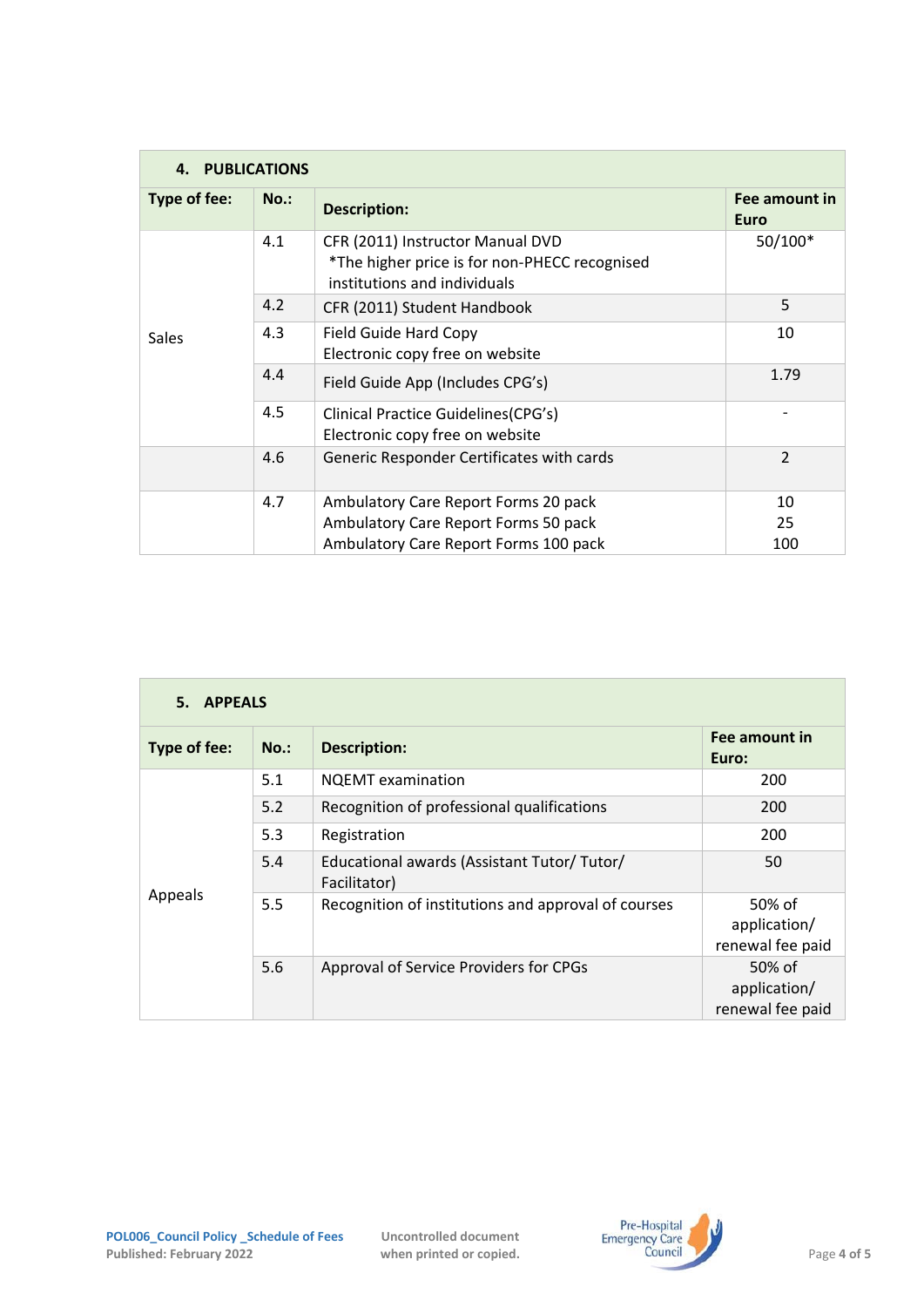#### **Version History**

| Name: POL006 Council Policy & Schedule of Fees |                   |                                                                          |
|------------------------------------------------|-------------------|--------------------------------------------------------------------------|
| <b>Version</b>                                 | Date              | <b>Details</b>                                                           |
| 1                                              | Febr 2005         | <b>New</b>                                                               |
| $\overline{2}$                                 | Febr 2008         | Review and update to Schedule of Fees - Approved by Council              |
| 3                                              | Sept 2008         | Review and update to Schedule of Fees - Approved by Council              |
| 4                                              | 1May 2009         | Review and update to Schedule of Fees- Approved by Council               |
| 5                                              | Jun 2011          | Review and update to Schedule of Fees - Approved by Council              |
| 6                                              | May 2012          | Review and update to Schedule of Fees - Approved by Council              |
| $\overline{7}$                                 | Apr 2013          | Review and update to Schedule of Fees - Approved by Council              |
| 8                                              | Mar 2014          | Review and update to Schedule of Fees - Approved by Council              |
| 9                                              | Jul 2014          | Review and update to Schedule of Fees - Approved by Council              |
| 10                                             | Febr 2015         | Review and update to Schedule of Fees - Approved by Council              |
| 11                                             | Sept 2015         | Review and update to Schedule of Fees - Approved by Council              |
| 12                                             | Febr 2016         | Review and update to Schedule of Fees - Approved by Council              |
| 13                                             | <b>April 2017</b> | Add on Course Module EFR Med Gas and Ambulatory Care Reports             |
| 14                                             | Feb 2022          | Annual renewal fee applied (1.2, 1.5, 1.8) in line with RUL006 (approved |
|                                                |                   | by Council on 22 Apr 2021)                                               |

**(Please visit the** [PHECC website](http://www.phecit.ie/PHECC/Clinical_resources/Clinical_Standards/PHECC/Clinical_Resources/Clinical_Standards/Clinical_Standards.aspx?Hkey=8a152974-f9b2-4294-b14d-09aa23d6403e) **to confirm current version.)**